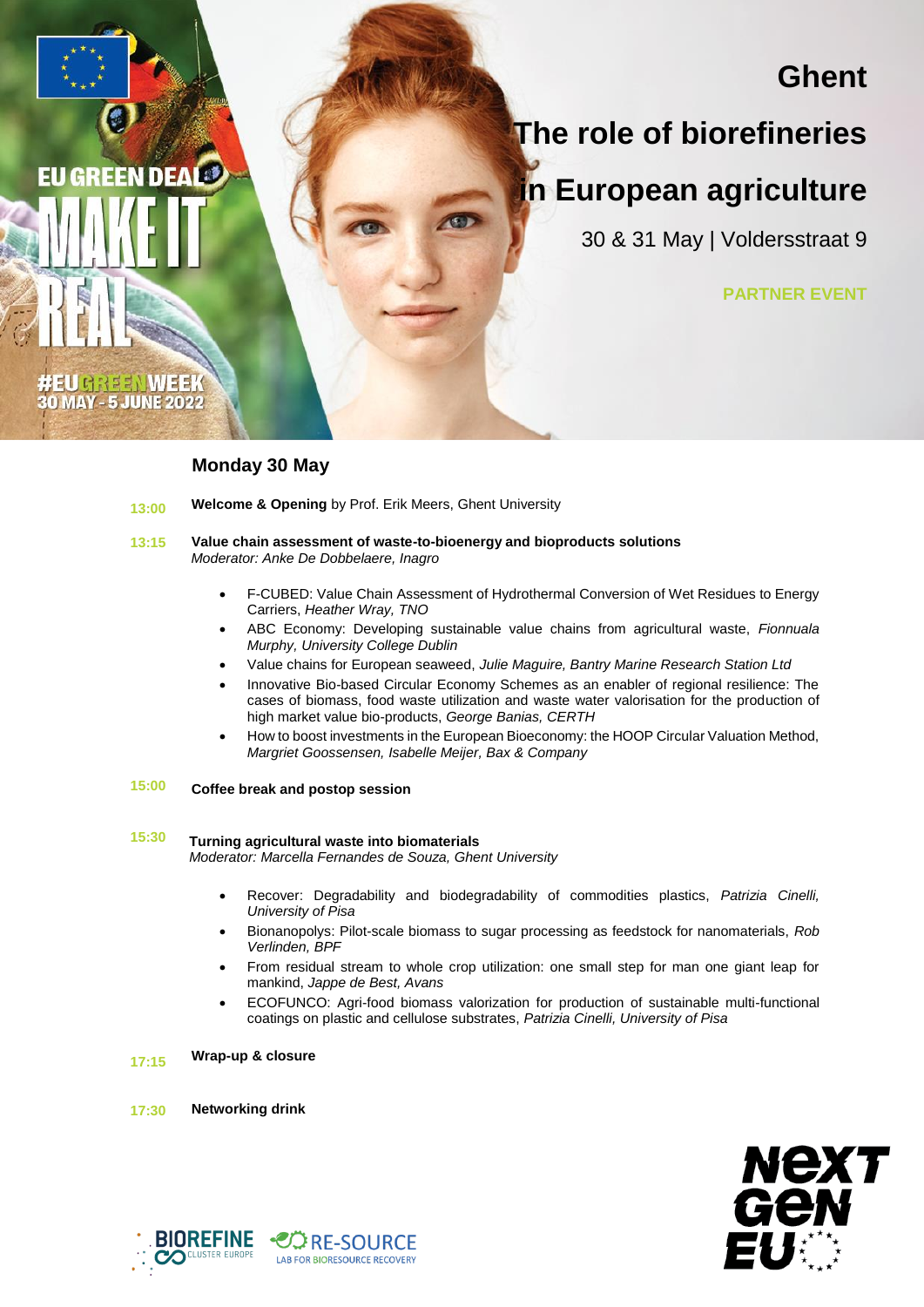# **Tuesday 31 May**

**09:00 Welcome & Opening** by Prof. Erik Meers, Ghent University

**09:30 Turning agricultural waste into biochemicals**

*Moderator: Geert Haesaert, Ghent University* 

- Development and optimisation of downstream processes for carboxylic acids recovery from agricultural streams, *Steven De Meester, Ghent University*
- Microorganisms as tool for valorisation of wastes and residual organic resources, to bioproducts and bioenergy, *Irini Angelidaki, DTU*
- Cascading processes to extract and valorize proteins and bioactive molecules from legumes, fungi and coffee agro-industrial side stream: the Prolific project, *Annalisa Tassoni, University of Bologna*
- OLEAF4VALUE: High added value biochemicals from olive leaf through multi-product cascade based biorefinery, *Chema Castellano Roldan, Innovarum*

#### **11:00 Coffee break and poster session**

## **11:15 Sustainable agriculture in Europe through nutrient recovery and recycling**  *Moderator: Erik Meers, Ghent University*

- Nutrient Recycling Community, *Ana Robles Aguilar, Ghent University*
- Is There a Demand for Recycling Derived Fertilisers in North-West Europe? An Explorative Approach to Farmers' Fertiliser Requirements in the Agricultural Sector and Investigating the Demand in New Markets, *Aoife Egan, MTU*
- Nutri2Cycle: Opportunities and limitations of using biobased fertiliser as a replacement for chemical fertiliser or slurry manure in (precision) arable farming systems, *Jan Peter Lesschen, Wageningen University*
- FERTIMANURE: Obtaining high quality and safe bio-based fertilizers from animal manure through innovative on-farm biorefineries, *Nagore Guerra Gorostegi, UVIC*
- Lex4Bio: Optimising the use of bio-based fertilisers in crop production, *Kari Ylivainio, Luke*
- Recovery of P from food waste in the form of struvite, *Wim Moerman, NuReSys*

### **13:00 Lunch break**

### **14:15 Biogas Biorefineries: Towards more resilient EU-wide energy systems for the future**  *Moderator: Mieke Decorte, European Biogas Association*

- BioDEN: A biorefinery approach to exploit digestate as key feedstock in the energy–nutrient nexus, *Çağrı Akyol, Ghent University*
- ALG-AD: Value from waste nutrients by integrating algal and anaerobic digestion technology, *Alla Silkina, Swansea University*
- Enhancing the performances of anaerobic digestion units by applying an advanced biological and analytical surveillance, *Amr Chamaa, Innolab*
- From Biowaste to Biobased Products through an Anaerobic Digestion Life Cycle Assessment of VALUEWASTE Solution, *David Fernández Gutiérrez, CETENMA*

 **15:45 Coffee break**